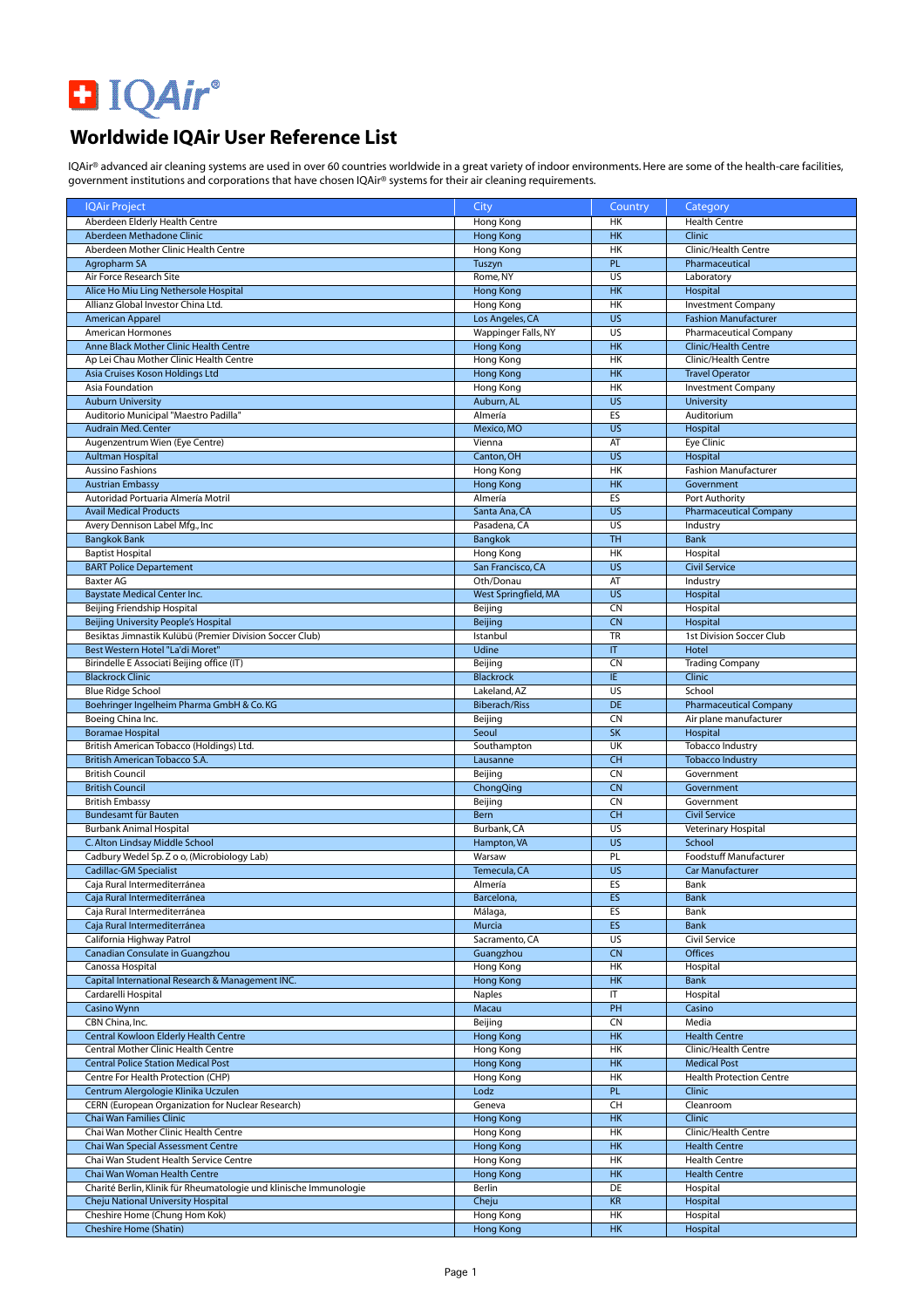| <b>IQAir Project</b>                             | City                       | Country                | Category                         |
|--------------------------------------------------|----------------------------|------------------------|----------------------------------|
| <b>Chester Animal Hospital</b>                   | Chester, IL                | US                     | Veterinary Hospital              |
| Cheung Chau Methadone Clinic                     | <b>Hong Kong</b>           | HK                     | Clinic                           |
| Cheung Chau Mother Clinic Health Centre          | Hong Kong                  | <b>HK</b>              | Clinic/Health Centre             |
| Cheung Sha Wan Dermatology Clinic                | <b>Hong Kong</b>           | H <sub>K</sub>         | <b>Dermatology Clinic</b>        |
| Cheung Sha Wan Mother Clinic Health Centre       | Hong Kong                  | H <sub>K</sub>         | Clinic/Health Centre             |
| Childrens Hospital of San Diego                  | San Diego, CA              | <b>US</b>              | Hospital                         |
|                                                  |                            | H <sub>K</sub>         |                                  |
| China Association of Health Care Ltd.            | Hong Kong                  |                        | Hospital                         |
| China Buddhist Education Foundation Ltd.         | <b>Hong Kong</b>           | H <sub>K</sub>         | Foundation                       |
| China Buddhist Hospital                          | Hong Kong                  | <b>HK</b>              | Hospital                         |
| China Department of Health (NTW Regional Office) | <b>Hong Kong</b>           | <b>HK</b>              | <b>Health Authority</b>          |
| China Eye Hospital                               | Hong Kong                  | HK                     | Eye Hospital                     |
| China Golf Club                                  | <b>Hong Kong</b>           | HK                     | Club / Restaurant                |
| China Hospital Authority                         | Hong Kong                  | HK                     | <b>Health Authority</b>          |
| <b>Chonbuk National University Hospital</b>      | Jeonju                     | <b>KR</b>              | Hospital                         |
| Chonnam National University Hospital             | Seoul                      | KR                     | Hospital                         |
| <b>Chonnam National University Hospital</b>      | Gwang Ju                   | <b>KR</b>              | Hospital                         |
| Chosun University Hospital                       | Gwang Ju                   | KR                     | Hospital                         |
| Chung-Ang University Medical Center              |                            | <b>KR</b>              |                                  |
|                                                  | Mokpo                      |                        | Hospital                         |
| Chung-Ang University Medical Center              | Seoul                      | KR                     | Hospital (Isolation Room)        |
| Chungnam National University Hospital            | Daejun                     | <b>KR</b>              | Hospital                         |
| City of Greensboro Water Resources Dept.         | Greensboro, NC             | US                     | Civil Service                    |
| <b>Clarandon Memorial Hospital</b>               | Manning, SC                | $\overline{US}$        | Hospital                         |
| Clek of Courts - Leon County                     | Tallahassee, FL            | US                     | Civil Service                    |
| Clinical Neurology & Electrodiagnostics          | Canton, MS                 | <b>US</b>              | Hospital                         |
| Clotex Labels Co Ltd                             | Hong Kong                  | HK                     | <b>Print Shop</b>                |
| <b>Club Cavalier</b>                             | Hong Kong                  | <b>HK</b>              | Club / Restaurant                |
| Coca-Cola Beverage Co Lmt. (SH Office)           | Shanghai                   | <b>CN</b>              | Beverage Manufacturer            |
| Coca-Cola Beverages Company                      | Warsaw                     | PL                     | <b>Beverages Manufacturer</b>    |
| Cockeye 30 Club                                  | Hong Kong                  | HK                     | Club / Restaurant                |
|                                                  |                            | $\overline{US}$        |                                  |
| <b>Coldwell Banker- Southern Homes</b>           | Beaumont, TX               |                        | <b>Real Estate Company</b>       |
| Colorado State University                        | Fort Collins, CO           | $\overline{US}$        | University                       |
| <b>Columbia County Central Service</b>           | Hudson, NY                 | $\overline{US}$        | <b>Civil Service</b>             |
| Columbia University                              | New York, NY               | US                     | University                       |
| <b>Concord Construction Consultancy Group</b>    | <b>Hong Kong</b>           | H <sub>K</sub>         | <b>Construction Consultancy</b>  |
| Cranberry School                                 | Becley, VW                 | $\overline{US}$        | School                           |
| <b>CRO Aviano</b>                                | Aviano,                    | $\mathsf{I}\mathsf{T}$ | <b>National Cancer Institute</b> |
| Croce Rossa Suizzera (Red Cross)                 | Lugano                     | CH                     | Aid Organisation                 |
| Daimler-Chrysler AG                              | Stuttgart                  | DE                     | Car Manufacturer                 |
| Dankook University Hospital                      | Cheonan                    | KR                     | Hospital                         |
| <b>Darnell Army Community Hospital</b>           |                            | <b>US</b>              | Hospital                         |
|                                                  | Ft. Hood, TX               |                        |                                  |
| Davis Hill School                                | Holden, MA                 | US                     | School                           |
| Deagu Veterans Hospital                          | Deagu City                 | <b>KR</b>              | <b>Hospital (Isolation Room)</b> |
| Debreceni Református Kollégium Nagykönyvta'r     | Debrecen                   | HU                     | University                       |
| Defense Contract Audit Agency                    | Irving, TX                 | $\overline{US}$        | Government                       |
| Denver Public Schools                            | Denver, CO                 | <b>US</b>              | School                           |
| Department of Health (HK Regional Office)        | <b>Hong Kong</b>           | <b>HK</b>              | <b>Health Authority</b>          |
| Department of Justice - BNE                      | Redding, CA                | US                     | Civil Service                    |
| <b>DePaul University ARC</b>                     | Chicago, IL                | $\overline{US}$        | <b>University</b>                |
| Deutsche Bank AG Corp. Real Estate               | Hong Kong                  | <b>HK</b>              | Bank                             |
| Dewitt Army Hospital                             | Fort Belvoir, VA           | US                     | Hospital                         |
| DFS Engineering Consulting Lmt.                  | Beiiina                    | <b>CN</b>              |                                  |
|                                                  |                            |                        | <b>Engineering Company</b>       |
| <b>DLG Perfessional Service</b>                  | <b>Gun Barrel City, TX</b> | <b>US</b>              | <b>Engineering Company</b>       |
| Dongkuk University Medical Center                | Ilsan                      | KR                     | Hospital                         |
| <b>Duke University Medical Center</b>            | Durham, NC                 | <b>US</b>              | Hospital                         |
| DuPont International, Inc.                       | Des Moines, IA             | US                     | <b>Industry</b>                  |
| East Kowloon Mother Clinic Health Centre         | <b>Hong Kong</b>           | HK                     | Clinic/Health Centre             |
| Eastern Street Methadone Clinic                  | Hong Kong                  | HK                     | Clinic                           |
| Eaton Hotel, Kowloon                             | <b>Hong Kong</b>           | HK                     | Hotel                            |
| Eczacibasi Menkul Degerler A.S.                  | Istanbul                   | <b>TR</b>              | <b>Financial Institution</b>     |
| Ehwa Woman's University Mokdong Hospital         | Seoul                      | <b>KR</b>              | <b>Hospital (Isolation Room)</b> |
| El Paso School District                          | El Paso, TX                | US                     | Civil Service                    |
| Embassy of the Federal Republic of Germany       | Tehran                     | IR                     | Embassy                          |
| Embassy of the Federal Republic of Germany       | Moscow                     | <b>RU</b>              | Embassy                          |
|                                                  |                            |                        |                                  |
| <b>Emily Griffith Opportunity School</b>         | Denver, CO                 | <b>US</b>              | School                           |
| Ericsson Communtication Systems Co. Lmt.         | Beijing                    | <b>CN</b>              | <b>Communications Company</b>    |
| <b>Eulj University Hospital</b>                  | Daejeon                    | <b>KR</b>              | Hospital                         |
| Ewha Womans University Medical Center            | Seoul                      | KR                     | Hospital                         |
| Eye Academies (HK) Ltd.                          | Hong Kong                  | <b>HK</b>              | <b>Eye Clinic</b>                |
| Fachhochschule Bonn-Rhein-Sieg                   | St. Augustin               | DE                     | University                       |
| Fanling ITC (SHS)                                | Hong Kong                  | <b>HK</b>              | Clinic                           |
| Fanling Mother Clinic Health Centre              | Beijing                    | <b>CN</b>              | Clinic/Health Centre             |
| Far East Consulting Engineers Limited            | Hong Kong                  | <b>HK</b>              | Engineering Co.                  |
| Fashion Institute of Technology                  | New York, NY               | <b>US</b>              | Research Institute               |
|                                                  | <b>Berlin</b>              | DE                     |                                  |
| Federal Foreign Office of Germany                |                            |                        | Government                       |
| Ferrari Maserati Int. Trading (SH) Co.           | Shanghai                   | <b>CN</b>              | Car Manufacturer                 |
| First Medical of Williamsburg                    | Williamsburg, VA           | <b>US</b>              | Hospital                         |
| Frederique Constant S.A.                         | Geneva                     | CH                     | Luxuary Watch Maker              |
| <b>Fuji Film Corporation</b>                     | Tokyo                      | <b>JP</b>              | Industry                         |
| Galef Institute                                  | Los Angeles, CA            | US                     | Hospital                         |
| <b>Gangdong Sacred Heart Hospital</b>            | Seoul                      | <b>KR</b>              | Hospital                         |
|                                                  |                            |                        |                                  |
| Gebauer Medical Technology GmbH                  | Neuhausen                  | DE                     | Medical Device Manufacturer      |
| <b>General Consulate of Canada</b>               | <b>Hong Kong</b>           | HK                     | Government                       |
| Gerling General Insurance Company                | Cologne                    | DE                     | Insurance Company                |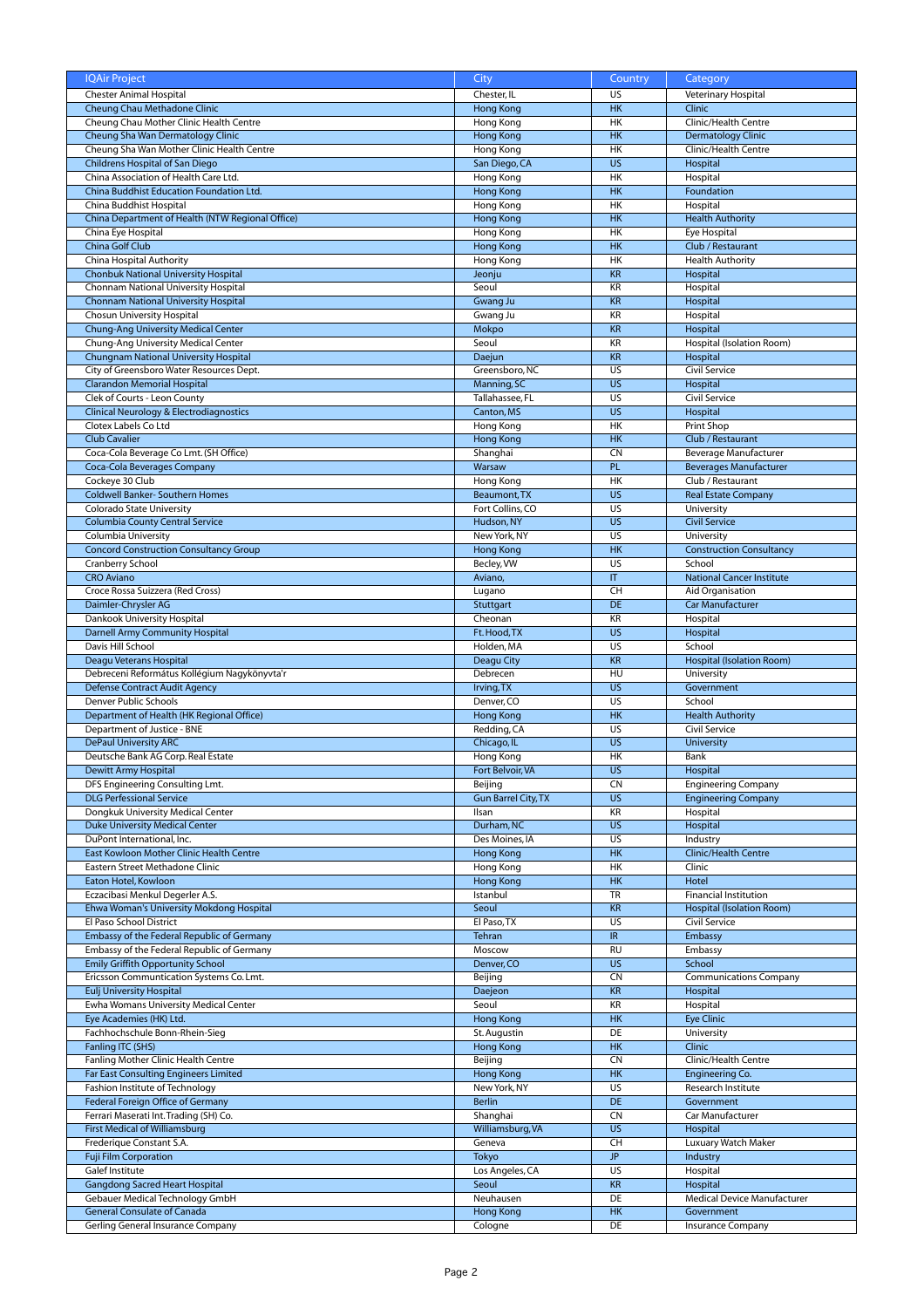| <b>IQAir Project</b>                                                | City               | Country   | Category                          |
|---------------------------------------------------------------------|--------------------|-----------|-----------------------------------|
|                                                                     |                    |           |                                   |
| German Allergy & Asthma Society (OV Bonn)                           | <b>Bonn</b>        | <b>DE</b> | <b>Health Association</b>         |
| German Center                                                       | Beijing            | <b>CN</b> | <b>Shopping Mall</b>              |
| Global Menkul Degerler A.S.                                         | Istanbul           | <b>TR</b> | <b>Financial Institution</b>      |
| Goldmann Elecronic Co. Ltd.                                         | Beijing            | <b>CN</b> | <b>Electronic Industry</b>        |
| <b>Grand Hyatt</b>                                                  | Beijing            | <b>CN</b> | Hotel                             |
| <b>Grand International Limited</b>                                  | Beijing            | <b>CN</b> | <b>Trading Company</b>            |
| <b>GSA Supply Center</b>                                            | Washington, DC     | <b>US</b> | Government                        |
| Guanxi Central Hospital                                             | Guanxi             | <b>CN</b> | Hospital                          |
| Gueldenpfennig Gmbh (Shanghai Office)                               | Shanghai           | <b>CN</b> | <b>Trading Company</b>            |
| <b>Gunsan Medical Center</b>                                        | <b>Gunsan City</b> | KR        | <b>Medical Centre</b>             |
| <b>Gyeongsan National University Hospital</b>                       | JinJu City         | <b>KR</b> | Hospital (TB-Isolation)           |
| Ha Kwai Chung Elderly Health Centre                                 | Hong Kong          | HK        | <b>Health Centre</b>              |
| <b>Hallym Medical Center</b>                                        | Seoul              | <b>KR</b> | Hospital (ICU)                    |
|                                                                     |                    |           | <b>Health Care Provider</b>       |
| Hamad Medical Corporation                                           | Doha               | QA        |                                   |
| Hangyang University - Guri Hospital                                 | Guri               | <b>KR</b> | <b>Hospital (Isolation Room)</b>  |
| Hanyang University Hospital                                         | Seoul              | <b>KR</b> | Hospital                          |
| Hanyang University Medical Center                                   | Seoul              | <b>KR</b> | Hospital                          |
| Harvard Business School                                             | Boston, MA         | US        | University                        |
| Heaven of Hope Hospital                                             | <b>Hong Kong</b>   | <b>HK</b> | Hospital                          |
| Henderson Land Development                                          | Hong Kong          | <b>HK</b> | Real Estate Company               |
| Hewlett-Packard Española S.L.                                       | Barcelona          | ES        | <b>Printer Manufacturer</b>       |
| <b>Highland Animal Hospital</b>                                     | Needham, MA        | US        | Veterinary Hospital               |
| <b>Hilton International</b>                                         | <b>Brussels</b>    | <b>BE</b> | Hotel                             |
| Ho Man Tin Methadone Clinic                                         | Hong Kong          | <b>HK</b> | Clinic                            |
| Hoffmann-Laroche AG                                                 | Grenzach-Wyhlen    | DE        | <b>Pharmaceutical Company</b>     |
|                                                                     | Santa Barbara, CA  | US        |                                   |
| Hollister Research Center, Universitiy of California                |                    |           | University                        |
| <b>Holy Cross Hospital</b>                                          | Silver Spring, MD  | US        | Hospital                          |
| <b>Holy Family Hospital</b>                                         | Bucheon            | KR        | Hospital (Isolation Room)         |
| Hospital Puerta del Hierro (TB-Ward)                                | Madrid             | <b>ES</b> | Hospital (TB-Isolation)           |
| <b>Howard Hughes Medical</b>                                        | Chevy Chase, MD    | <b>US</b> | Hospital                          |
| HSBC, Corporate Real Estate Asia-Pacific Dept.                      | <b>Hong Kong</b>   | HK        | <b>Real Estate Company</b>        |
| Hung Hom Methadone Clinic                                           | Hong Kong          | <b>HK</b> | Clinic/Health Centre              |
| Hung Hom Mother Clinic Health Centre                                | <b>Hong Kong</b>   | HK        | Clinic/Health Centre              |
| HUS Helsinki Medical Imaging Centre                                 | Helsinki           | FI.       | <b>Medical Imaging Centre</b>     |
| Hydrohealth Colon Hydrotherapy Ltd                                  | <b>Hong Kong</b>   | HK        | Hydrotherapy                      |
| Imperial Suites Hotel                                               | Dubai              | AE        | Hotel                             |
| <b>Industrial Environmental</b>                                     | Worthington, OH    | US        | Industry                          |
|                                                                     |                    |           |                                   |
| Informix Software Inc.                                              | New York, NY       | US        | Software Company                  |
| <b>ING Bank</b>                                                     | Sofia              | <b>BG</b> | <b>Bank</b>                       |
| Inje University Ilsan Paik Hospital                                 | Ilsan              | KR        | Hospital                          |
| Inje University Ilsan-Paik Hospital                                 | Seoul              | <b>KR</b> | Hospital                          |
|                                                                     |                    |           |                                   |
| Inje University Sanggye Paik Hospital                               | Sanggye            | KR        | Hospital                          |
| Inje University Sanggye Paik Hospital                               | Seoul              | <b>KR</b> | Hospital (Isolation Room)         |
| Interfaith Medical Centre Brooklyn                                  | New York, NY       | US        | Hospital                          |
| International Rice Research Institute                               |                    | PH        | <b>Research Centre</b>            |
|                                                                     | Laguna             |           |                                   |
| Island Tai Pan Health Spa                                           | Hong Kong          | HK        | Health Spa                        |
| <b>Istituto Gaslini</b>                                             | Genoa              | T         | Hospital (Neonatal Ward)          |
| Jeonbuk National Hospital                                           | Jeonju City        | KR        | Hospital (Neonatal Isolation/ICU) |
| Joint Effort Engineering (Asia) Ltd                                 | Hong Kong          | <b>HK</b> | Engineering Co.                   |
| Jones Day Law Firm                                                  | Beijing            | <b>CN</b> | Law Company                       |
| Jules Stein Eye Institute                                           | Los Angeles, CA    | <b>US</b> | Research Institute                |
| <b>JW Marriott Hotel</b>                                            | Hong Kong          | HK        | Hotel                             |
| Kam Tin Mother Clinic Health Centre                                 | <b>Hong Kong</b>   | HK        | <b>Health Centre</b>              |
| Kamillianer Krankenhaus                                             | Mönchengladbach    | DE        | Hospital                          |
| Kantonalamt                                                         | Locarno            | <b>CH</b> | <b>Civil Service</b>              |
| Kantonsspital St. Gallen                                            | St. Gallen         | CH        | Hospital (Leukemia Wards)         |
| Keimyung University Dongsan Medical Center                          | Daegu              | <b>KR</b> | Hospital                          |
| Kennedy Town Elderly Health Centre                                  | Hong Kong          | HK        | <b>Health Centre</b>              |
| Kennedy Town Mother Clinic Health Centre                            | Hong Kong          | <b>HK</b> | Clinic/Health Centre              |
| Key Kwong Development Ltd.                                          | Hong Kong          | HK        | Land Development Co.              |
| <b>Kids Town</b>                                                    |                    | CN        |                                   |
|                                                                     | Shanghai           |           | <b>Trading Company</b>            |
| King's College Hospital London (Histopathology Dept.)               | London             | UK        | Hospital                          |
| Klinikum Bremen-Mitte                                               | <b>Bremen</b>      | DE        | Hospital (Leukemia Wards)         |
| Klinikum Oldenburg                                                  | Oldenburg          | DE        | Hospital (Leukemia Wards)         |
| Konyang University Hospital                                         | Daejun             | <b>KR</b> | Hospital                          |
| Korea Cancer Center Hopital                                         | Seoul              | KR        | Hospital (ICU Isolation Room)     |
| Kosin University Gospel Hospital                                    | <b>Busan</b>       | <b>KR</b> | Hospital                          |
| Kosin University Hospital                                           | Pusan              | KR        | Hospital (Isolation Room)         |
| Kowloon Bay Student Health Service Centre                           | <b>Hong Kong</b>   | <b>HK</b> | <b>Health Centre</b>              |
| Kowloon City Lions Clubs Student Health Service                     | Hong Kong          | <b>HK</b> | <b>Health Centre</b>              |
| Kowloon Hospital                                                    | <b>Hong Kong</b>   | <b>HK</b> | Hospital                          |
| Kwai Chung Hospital                                                 | Hong Kong          | <b>HK</b> | Hospital                          |
| Kwai Ming Wu Memorial School Of The Precious                        | <b>Hong Kong</b>   | <b>HK</b> | School                            |
|                                                                     |                    |           |                                   |
| Kwang Myung Sung Ae Hospital                                        | Guri               | KR        | Hospital (ICU Isolation Room)     |
| Kwangju Veterans Hospital                                           | Kwangju            | <b>KR</b> | Hospital                          |
| Kwong Wah Hospital                                                  | Hong Kong          | HK        | Hospital                          |
| Kwun Tong Elderly Health Centre                                     | <b>Hong Kong</b>   | HK        | <b>Health Centre</b>              |
| Kwun Tong Methadone Clinic                                          | Hong Kong          | HK        | Clinic                            |
| Kwun Tong Mother Clinic Health Centre                               | <b>Hong Kong</b>   | <b>HK</b> | Clinic/Health Centre              |
| Kyoto University, Institute for Frontier Medical Science            | Kyoto              | <b>JP</b> | Laboratory                        |
| Lady Trench Elderly Health Centre                                   | <b>Hong Kong</b>   | HK        | <b>Health Centre</b>              |
| Lady Trench Methadone Clinic<br>Lam Tin Mother Clinic Health Centre | Hong Kong          | HK        | Clinic                            |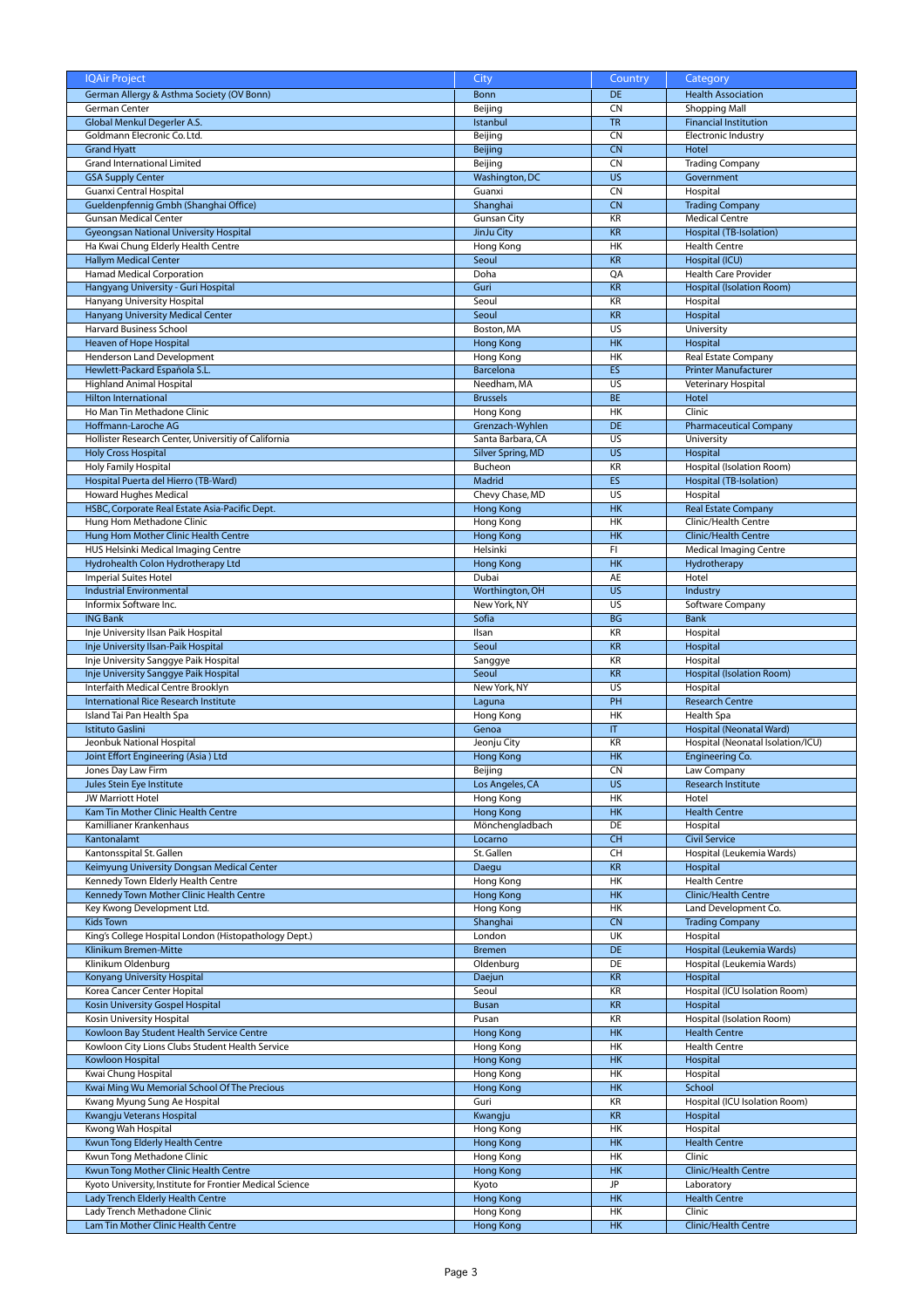| <b>IQAir Project</b>                                           | City                        | Country                      | Category                             |
|----------------------------------------------------------------|-----------------------------|------------------------------|--------------------------------------|
| Lam Tin Student Health Service Centre                          | Hong Kong                   | HK                           | <b>Health Centre</b>                 |
| Lam Tin Woman Health Centre                                    | <b>Hong Kong</b>            | HK                           | <b>Health Centre</b>                 |
| Lawrence Livermore National Laboratories                       |                             | US                           |                                      |
|                                                                | Livermore, CA               |                              | Research Institute                   |
| Lee Kee Methadone Clinic                                       | <b>Hong Kong</b>            | H <sub>K</sub>               | Clinic                               |
| Lek Yuen DERM                                                  | Hong Kong                   | H <sub>K</sub>               | Dermatology Clinic                   |
| Lek Yuen Mother Clinic Health Centre                           | <b>Hong Kong</b>            | H <sub>K</sub>               | <b>Clinic/Health Centre</b>          |
| Li Po Chun Mother Clinic Health Centre                         | Hong Kong                   | H <sub>K</sub>               | Clinic/Health Centre                 |
|                                                                |                             |                              |                                      |
| <b>Liberty Murual Insurance</b>                                | Beijing                     | <b>CN</b>                    | <b>Insurance Company</b>             |
| LifeWorks Medical Missions                                     | Malata Minilla              | PH                           | Hospital                             |
| <b>Lincoln Public Schools</b>                                  | Lincoln. NE                 | $\overline{US}$              | School                               |
| Linkrich Telecommunication Office                              | Beijing                     | <b>CN</b>                    | <b>Telecommunications Company</b>    |
| Lion Club Mother Clinic Health Centre                          | <b>Hong Kong</b>            | HK                           | <b>Clinic/Health Centre</b>          |
|                                                                |                             |                              |                                      |
| Long Island College, University Hospital                       | Long Island, NY             | US                           | University                           |
| Los Angeles Zoo                                                | Los Angeles, CA             | <b>US</b>                    | Zoo                                  |
| Louisville VA Medical Center                                   | Louisville, KY              | US                           | Hospital                             |
| Lovells International Law Firm SH Office                       | Shanghai                    | <b>CN</b>                    | <b>Law Company</b>                   |
|                                                                |                             |                              |                                      |
| Lovells Law Firm                                               | Beijing                     | <b>CN</b>                    | Law Company                          |
| Lungenliga Zürich (Zurich Lung Association)                    | Zurich                      | <b>CH</b>                    | <b>Health Association</b>            |
| Ma On Shan Mother Clinic Health Centre                         | Hong Kong                   | <b>HK</b>                    | Clinic/Health Centre                 |
| <b>Macau Regency Group</b>                                     | <b>Hong Kong</b>            | <b>HK</b>                    |                                      |
|                                                                |                             |                              | <b>Trading Company</b>               |
| Madam Yung Fung Shee EHC - Yuen Long Elderly Health Centre     | Hong Kong                   | HK                           | <b>Health Centre</b>                 |
| Madam Yung Fung Shee Mother Clinic Health Centre               | <b>Hong Kong</b>            | H <sub>K</sub>               | <b>Clinic/Health Centre</b>          |
| <b>Maidstone Hospital</b>                                      | London                      | UK                           | Hospital                             |
|                                                                | Masan                       | <b>KR</b>                    |                                      |
| <b>Masan Samsung Hospital</b>                                  |                             |                              | <b>Hospital (Operating Room)</b>     |
| Massachusetts Institute of Technology, MIT                     | Boston, MA                  | $\overline{US}$              | University                           |
| Maurine Grantham Mother Clinic Health Centre                   | <b>Hong Kong</b>            | <b>HK</b>                    | <b>Clinic/Health Centre</b>          |
| Max-Planck-Institute for Molecular Genetics                    | Berlin                      | DE                           | Laboratory                           |
|                                                                |                             |                              |                                      |
| Mayday Hospital NHS Trust (Endoscopy)                          | Croydon                     | <b>UK</b>                    | Hospital                             |
| McKinsey & Company Inc. CN                                     | Hong Kong                   | HK                           | <b>Accountant Company</b>            |
| MCS-Liga Schweiz                                               | Lenzerheide                 | CH                           | <b>Health Association</b>            |
| <b>Medical Center Clinic</b>                                   | Pensacola, FL               | $\overline{US}$              | Hospital                             |
|                                                                |                             |                              |                                      |
| <b>Medical Company</b>                                         | Fort Polk, LA               | $\overline{US}$              | <b>Pharmaceutical Company</b>        |
| Memorial Hospital Miramar                                      | Pembroke Pines, FL          | US                           | Hospital                             |
| <b>Memorial Medical Center</b>                                 | Springfield, IL             | $\overline{US}$              | Hospital                             |
|                                                                | Whitehouse Station. NJ      | US                           |                                      |
| Merck & Co., Inc.                                              |                             |                              | <b>Pharmaceutical Company</b>        |
| <b>Merck Sharp Dohme</b>                                       | Istanbul                    | <b>TR</b>                    | <b>Pharmaceutical Company</b>        |
| Merlin Park Regional Hospital (Operation Room)                 | Galway                      | IE                           | Hospital                             |
| Metro Lab                                                      | El Paso, TX                 | <b>US</b>                    | Research Institute                   |
|                                                                |                             |                              |                                      |
| Metrology Lab                                                  | McAllen, TX                 | US                           | Research Institute                   |
| Milbank Tweed , Hadley & McCloy LLP                            | Beijing                     | <b>CN</b>                    | <b>Fashion Manufacturer</b>          |
| Mimaki Engineering Corporation                                 | Nagano                      | JP                           | Printer Manufacturer                 |
| Mimaki USA Inc.                                                | Atlanta, GA                 | <b>US</b>                    | <b>Printer Manufacturer</b>          |
| <b>MIT Lincoln Laboratory</b>                                  |                             | $\overline{US}$              | Research Institute                   |
|                                                                | Lexington, MA               |                              |                                      |
|                                                                |                             |                              |                                      |
| Mokpo Hankook Hospital                                         | Mokpo                       | <b>KR</b>                    | Hospital                             |
|                                                                |                             | <b>HK</b>                    |                                      |
| Mona Fong Mother Clinic Health Centre                          | Hong Kong                   |                              | Clinic/Health Centre                 |
| Monroe Township Public Schools                                 | Williamstown, NJ            | <b>US</b>                    | School                               |
| Montblanc Pacific Dirstibutors Ltd.                            | Hong Kong                   | <b>HK</b>                    | <b>Trading Company</b>               |
| Montessori School of Beijing                                   | Beijing                     | <b>CN</b>                    | School                               |
|                                                                |                             |                              |                                      |
| Montgomery County Public Schools                               | Rockville, MD               | US                           | School                               |
| <b>Morton Plant Hospital</b>                                   | Clearwater, FL              | <b>US</b>                    | Hospital                             |
| Mote Marine Laboratory                                         | Sarasota, FL                | US                           | Research Institute                   |
| Motorola Electronics Ltd. Beijing Branch                       | Beijing                     | <b>CN</b>                    | Industry                             |
| MP North Bay Hospital                                          |                             | US                           | Hospital                             |
|                                                                | New Port Richey, FL         |                              |                                      |
| MPM Environment Intelligence GmbH                              | Gittelde                    | <b>DE</b>                    | Research Institute                   |
| Mrs. Wu York Yu Mother Clinic Health Centre                    | Hong Kong                   | HK                           | Clinic/Health Centre                 |
| Nam Shan Elderly Health Centre                                 | <b>Hong Kong</b>            | HK                           | <b>Health Centre</b>                 |
| <b>NASA</b>                                                    |                             | $\overline{US}$              |                                      |
|                                                                | Washington, DC              |                              | Space and Defence                    |
| <b>National Cancer Institute</b>                               | Bethesda, MD                | <b>US</b>                    | Research Institute                   |
| National Crime Intelligence Service                            | London                      | UK                           | Government Office                    |
| National Institute of STDS and Technology                      | Gaithersburg, MD            | <b>US</b>                    | Research Institute                   |
| National-Louis University                                      | Wheeling, IL                | US                           | University                           |
|                                                                |                             |                              |                                      |
| <b>Naval Hospital</b>                                          | Pensacola, FL               | <b>US</b>                    | Hospital                             |
| Nestlè S.A.                                                    | Vevey                       | CH                           | Food & Beverages Industry            |
| Neue Zürcher Zeitung                                           | Moscow                      | <b>RU</b>                    | Publishing                           |
|                                                                | Trenton, NJ                 | US                           |                                      |
| New Jersey Council Of Teaching Hospital                        |                             |                              | Hospital                             |
| New York University Downtown Hospital                          | New York, NY                | <b>US</b>                    | Hospital                             |
| New Zealand Embassy                                            | Beijing                     | CN                           | Government                           |
| Ngau Tau Kok Methadone Clinic                                  | <b>Hong Kong</b>            | HK                           | <b>Clinic</b>                        |
| Ngau Tau Kok Mother Clinic Health Centre                       | Hong Kong                   | HK                           | Clinic/Health Centre                 |
|                                                                |                             |                              |                                      |
| Nokia Research Centre Beijing                                  | Beijing                     | <b>CN</b>                    | <b>Telecommunications Company</b>    |
| North District Hospital                                        | Hong Kong                   | HK                           | Hospital                             |
| North Kwai Chung Mother Clinic Health Centre                   | <b>Hong Kong</b>            | <b>HK</b>                    | <b>Clinic/Health Centre</b>          |
| North Lamma Mother Clinic Health Centre                        |                             | HK                           | Clinic/Health Centre                 |
|                                                                | Hong Kong                   |                              |                                      |
| NTE Regional Office Department of Health                       | <b>Hong Kong</b>            | <b>HK</b>                    | Pascal International                 |
| NY Univ Medical                                                | New York, NY                | US                           | Hospital                             |
| <b>Oak Ridge National Laboratory</b>                           | Oak Ridge, TN               | <b>US</b>                    | Research Institute                   |
|                                                                |                             |                              |                                      |
| Oklahoma Medical Research Foundation                           | Oklahoma City, OK           | US                           | Research Institute                   |
| Ospedale Cicivo e BenFratelli                                  | Palermo                     | $\mathsf{I}\mathsf{T}$       | Hospital (Radiology)                 |
| Ospedale Civico Lugano                                         | Lugano                      | CH                           | Hospital                             |
| Ospedale di Venere                                             | Bari                        | IT                           | Hospital                             |
|                                                                |                             |                              |                                      |
| Ospedale Israelitico                                           | Rome                        | IT                           | Hospital                             |
| Ospedale unico della Val d'Arda<br>Ospedali Vitofazzi di Lecce | Fiorenzuola D'Arda<br>Lecce | $\mathsf{I}\mathsf{T}$<br>IT | Hospital (Neonatal Ward)<br>Hospital |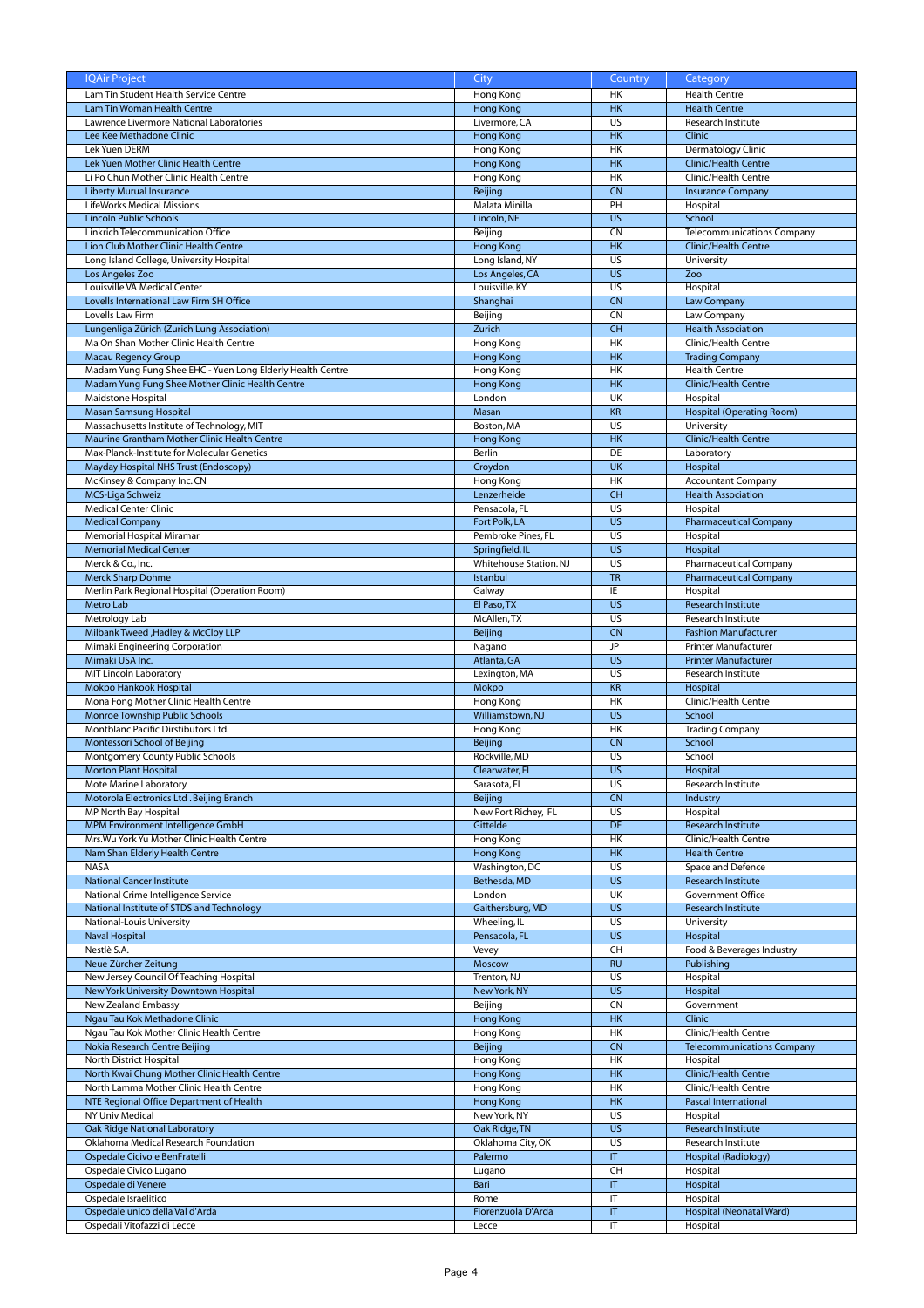| <b>IQAir Project</b>                                                    | City               | Country                 | Category                             |
|-------------------------------------------------------------------------|--------------------|-------------------------|--------------------------------------|
| Österreichische Nationalbank                                            | Vienna             | AT                      | <b>Bank</b>                          |
| Our Lady of Maryknoll Hospital                                          | Hong Kong          | H <sub>K</sub>          | Hospital                             |
| Our Lady's Hospital for Sick Children, University College Dublin        | Dublin             | IE.                     | Hospital                             |
| Pamela Youde Nethersole Eastern Hospital                                | Hong Kong          | HK                      | Hospital                             |
| <b>Pearson Nespar Animal Hospital</b>                                   | San Marcos, CA     | $\overline{US}$         | <b>Veterinary Hospital</b>           |
| Pedroni Fuel Company                                                    | Vinland, NJ        | $\overline{US}$         | Oil Company                          |
| Peking Union Medical College Hospital                                   | <b>Beijing</b>     | <b>CN</b>               | Hospital                             |
| Peng Chau Mother Clinic Health Centre                                   | Hong Kong          | HK                      | Clinic/Health Centre                 |
| Penn. State University (Applied Research Center)                        | Philadelphia, PA   | <b>US</b>               | University                           |
| Pentagon (WGS-Defence)                                                  | Washington, DC     | US                      | Government                           |
| Perlos Electronic and Telecommunication Components Co., Ltd             | Beijing            | C <sub>N</sub>          | <b>Electronic Industry</b>           |
|                                                                         | Valkeakoski        | FI.                     |                                      |
| Peterson Packaging                                                      |                    |                         | Packaging Manufacturer               |
| <b>Philip Morris (Philippines)</b>                                      | Manila             | PH                      | Industry                             |
| Pilkington Automotive AG                                                | Aken               | DE                      | <b>Automotive Parts Manufacturer</b> |
| Play & Learn School                                                     | Manasquan, NJ      | <b>US</b>               | School                               |
| Playmind Ltd.                                                           | Hong Kong          | <b>HK</b>               | <b>Trading Company</b>               |
| Pok Oi Hospital                                                         | <b>Hong Kong</b>   | HK                      | Hospital                             |
| Politechnika Lodzka                                                     | Lodz               | PL                      | Polytechnic                          |
| PRI Medical Technologies, Inc.                                          | Sun Valley, CA     | <b>US</b>               | <b>Medical Industry</b>              |
| Primary Children's Hospital                                             | Salt Lake City, UT | US                      | Hospital                             |
| <b>Prince of Wales Hospital</b>                                         | Hong Kong          | H <sub>K</sub>          | Hospital                             |
| <b>Princess Margaret Hospital</b>                                       | Hong Kong          | <b>HK</b>               | Hospital                             |
| <b>PRO AOUA International GmbH</b>                                      | Ansbach            | <b>DE</b>               | <b>Beverage Manufacturer</b>         |
| Procter & Gamble                                                        | Mason, OH          | $\overline{US}$         | Industry                             |
| Procter & Gamble S.p.A.                                                 | Rome               | $\overline{\mathsf{T}}$ | Industry                             |
| <b>Pusan National University Hospital</b>                               | Pusan              | KR                      | Hospital (Operating Room)            |
| <b>Qq Club Limited</b>                                                  | <b>Hong Kong</b>   | H <sub>K</sub>          | Club / Restaurant                    |
| Queen Elizabeth Hospital                                                | Hong Kong          | <b>HK</b>               | Hospital                             |
| <b>Queens Family Court Building</b>                                     | Jamaica, NY        | $\overline{US}$         | Government                           |
|                                                                         |                    |                         |                                      |
| <b>Raligh County Schools</b>                                            | Ann Arbor          | US                      | School                               |
| <b>Randolph Medical</b>                                                 | St. Joseph, MO     | <b>US</b>               | Hospital                             |
| Redakcja gazety "Zycie Warszawy" (Newspaper "Warsaw Life")              | Warsaw             | PL                      | Publishing House                     |
| <b>Refractive + Cataract Centres</b>                                    | Ostrava            | <b>CZ</b>               | <b>Eye Clinic</b>                    |
| Regional Eye Center                                                     | Kingsport, TN      | US                      | Eye Clinic                           |
| <b>Research Councils UK</b>                                             | Beijing            | <b>CN</b>               | Research Institute                   |
| Research Laboratory of Aviation                                         | Beijing            | <b>CN</b>               | Research Laboratory                  |
| Residenza Sanitaria Assistita "Camelot"                                 | Gallarate          | $\overline{\mathsf{T}}$ | <b>Hospital (Operating Room)</b>     |
| <b>Resurrection Medical Center</b>                                      | Chicago, IL        | US                      | Hospital                             |
| Rheinisch-Westfälisches Elektrizitätswerk AG                            | Essen              | <b>DE</b>               | <b>Electricity Company</b>           |
| Ridgecrest Regional Hospital                                            | Ridgecrest, CA     | US                      | Hospital                             |
| Robert Black Methadone Clinic                                           | <b>Hong Kong</b>   | H <sub>K</sub>          | <b>Clinic</b>                        |
| Robert Black Mother Clinic Health Centre                                | Hong Kong          | <b>HK</b>               | Clinic/Health Centre                 |
| <b>Rockford Memorial Hospital</b>                                       | Rockford, IL       | <b>US</b>               | Hospital                             |
| Rolls-Royce International Lmt. China                                    | Beijing            | C <sub>N</sub>          | Car Manufacturer                     |
| Royal Free & Univ. Col. Medical School (Oncology Ward)                  | London             | <b>UK</b>               | Hospital                             |
| Royal Oman Police                                                       | Muscat             | <b>OM</b>               | Government                           |
| Ruttonjee Hospital                                                      |                    | HK                      | Hospital                             |
|                                                                         | <b>Hong Kong</b>   |                         |                                      |
| RZPD Deutsches Ressourrcenzentrum für Genomforschung GmbH               | Berlin             | DE                      | Research Institute                   |
| Sai Wan HO Mother Clinic Health Centre                                  | <b>Hong Kong</b>   | <b>HK</b>               | <b>Clinic/Health Centre</b>          |
| Sai Ying Pun Derm Clinic                                                | Hong Kong          | HK                      | Dermatology Clinic                   |
| San Francisco Club                                                      | <b>Hong Kong</b>   | HK                      | Club / Restaurant                    |
| San Po Kong Elderly Health Centre                                       | Hong Kong          | HK                      | <b>Health Centre</b>                 |
| Sanxi People's Hospital                                                 | Sanxi              | <b>CN</b>               | Hospital                             |
| Satilla Regional Medical Center                                         | Waycross, GA       | US                      | Hospital                             |
| S-Bahn Berlin GmbH                                                      | <b>Berlin</b>      | DE                      | Transport                            |
| <b>Scripps Memorial Hospital</b>                                        | La Jolla, CA       | US                      | Hospital                             |
| <b>Seamens Bank</b>                                                     | North Truro, MA    | <b>US</b>               | Bank                                 |
| Seychelles Marketing Board                                              | Mahe               | SC                      | Government                           |
| Sha Tau Kok Mother Clinic Health Centre                                 | <b>Hong Kong</b>   | HK                      | Clinic/Health Centre                 |
| Sha Tin Methadone Clinic                                                | Hong Kong          | HK                      | Clinic                               |
| Sham Shui Po Methadone Clinic                                           | <b>Hong Kong</b>   | HK                      | Clinic                               |
| Shatin Hospital                                                         | Hong Kong          | HK                      | Hospital                             |
| Shatin Student Health Service Centre                                    | <b>Hong Kong</b>   | HK                      | <b>Health Centre</b>                 |
| Shau Kei Wan Elderly Health Centre                                      | Hong Kong          | HK                      | <b>Health Centre</b>                 |
| Shau Kei Wan Methadone Clinic                                           | <b>Hong Kong</b>   | HK                      | Clinic                               |
| Shau Kei Wan Mother Clinic Health Centre                                | Hong Kong          | <b>HK</b>               | Clinic/Health Centre                 |
| Shek Wu Hui Elderly Health Centre                                       | <b>Hong Kong</b>   | HK                      | <b>Health Centre</b>                 |
| Shek Wu Hui Methadone Clinic                                            | Hong Kong          | HK                      | Clinic                               |
|                                                                         |                    |                         |                                      |
| Shek Wu Hui Student Health Service Centre                               | <b>Hong Kong</b>   | HK                      | <b>Health Centre</b>                 |
| Shijiazhuang Hospital                                                   | Shijiazhuang       | <b>CN</b>               | Hospital                             |
| Siemens Communications Network Lmt.                                     | Jinan              | <b>CN</b>               | <b>Communications Company</b>        |
| Singaprore General Hospital                                             | Singapure          | SG                      | Hospital                             |
| Snif Labs Inc.                                                          | Boston, MA         | <b>US</b>               | Research Institute                   |
| Soonchunyang University Hospital                                        | Seoul              | KR                      | Hospital                             |
| South Enterprises Limited                                               | <b>Hong Kong</b>   | HK                      | <b>Trading Company</b>               |
|                                                                         |                    |                         | Clinic/Health Centre                 |
| South Kwai Chung Mother Clinic Health Centre                            | Hong Kong          | HK                      |                                      |
| South Kwai Chung Student Health Service Centre                          | <b>Hong Kong</b>   | HK                      | <b>Health Centre</b>                 |
| Southeast Alabama Medical Center                                        | Dothan, AL         | US                      | Hospital                             |
| Sovraintendenza Archeologica "La Basilica sotteranea di Porta Maggiore" | Rome               | $\overline{\mathsf{I}}$ | <b>Archeological Site</b>            |
| Spectrum (Asia) Ltd.                                                    | Hong Kong          | HK                      | <b>Trading Company</b>               |
| Speed To Market Ltd.                                                    | <b>Hong Kong</b>   | HK                      | <b>Trading Company</b>               |
| St. Anthony's Hospital                                                  | Chicago, IL        | US                      | Hospital                             |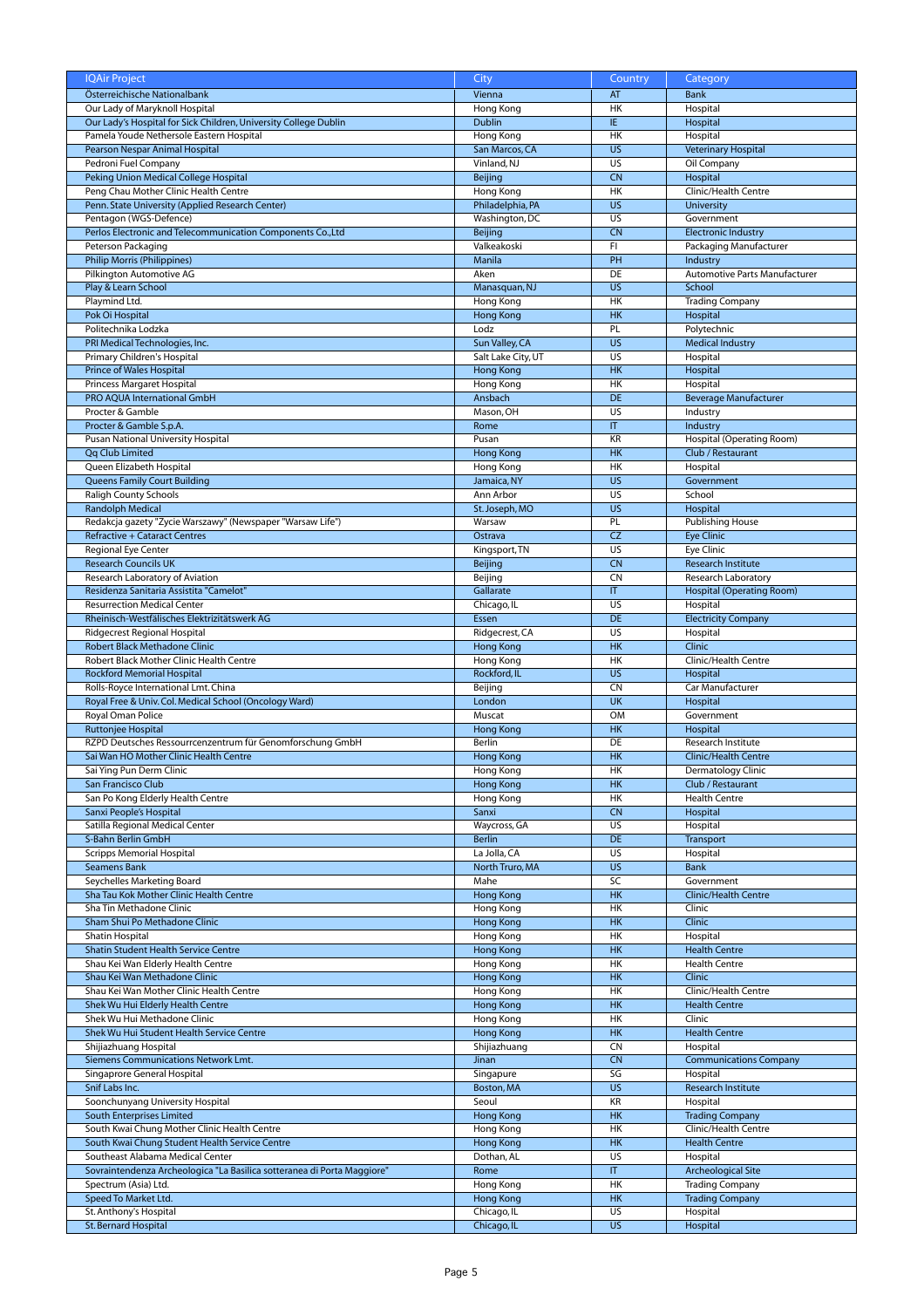| <b>IQAir Project</b>                                                            | City                 | Country         | <b>Category</b>                    |
|---------------------------------------------------------------------------------|----------------------|-----------------|------------------------------------|
| St. Frances Hospital                                                            | Tulsa, OK            | US              | Hospital                           |
| <b>St. Francis Hospital</b>                                                     | Tulsa, OK            | <b>US</b>       | Hospital                           |
|                                                                                 | Hong Kong            | HK              |                                    |
| St. John Hospital                                                               |                      |                 | Hospital                           |
| St. John's Health System                                                        | Springfield, MO      | <b>US</b>       | Hospital                           |
| St. Jude Medical Center                                                         | Fullerton, CA        | <b>US</b>       | Hospital                           |
| St. Marien-Krankenhaus                                                          | Siegen               | <b>DE</b>       | Hospital                           |
| St. Marys Hospital                                                              | Leonardtown, MD      | $\overline{US}$ | Hospital                           |
| St. Peter's University Hospital                                                 | New Brunswick, NJ    | <b>US</b>       | Hospital                           |
|                                                                                 |                      |                 |                                    |
| St. Vincent Hospital                                                            | Dublin               | IE              | Hospital (Oncology)                |
| Stadt Regensburg und Staatl. Bauamt                                             | Regensburg           | DE              | <b>Civil Service</b>               |
| Stanford Linear Accelerator Center                                              | Menlo Park, CA       | US              | Industry                           |
| <b>Stanley Mother Clinic Health Centre</b>                                      | <b>Hong Kong</b>     | HK              | <b>Clinic/Health Centre</b>        |
| State University Of New York                                                    | Syracuse, NY         | US              | University                         |
|                                                                                 |                      |                 |                                    |
| <b>Statoil Beijing Representative Office</b>                                    | Beijing              | CN              | Oil Company                        |
| Steamboat Ventures Investment Advisory (SH) Co. Lmt                             | Shanghai             | CN              | <b>Investment Company</b>          |
| <b>Steinicke AG</b>                                                             | Gelnhausen-Hailer    | DE              | <b>Endoprostheses Manufacturer</b> |
| Sullivan Nicolaides Pathology                                                   | Taringa              | <b>AU</b>       | Laboratory                         |
| Sung Ae Hospital                                                                | Seoul                | <b>KR</b>       | Hospital (Isolation Room)          |
|                                                                                 |                      |                 |                                    |
| Super Holding Ltd.                                                              | Hong Kong            | HK              | <b>Investment Company</b>          |
| <b>SWX Swiss Exchange</b>                                                       | Zürich               | <b>CH</b>       | Stock exchange                     |
| Tai Po Elderly Health Centre                                                    | Hong Kong            | <b>HK</b>       | <b>Health Centre</b>               |
| Tai Po Hospital                                                                 | <b>Hong Kong</b>     | HK              | Hospital                           |
| Tai Po Methadon Clinic                                                          | Hong Kong            | <b>HK</b>       | Clinic                             |
|                                                                                 |                      |                 |                                    |
| Tai Po Student Health Service Centre                                            | <b>Hong Kong</b>     | <b>HK</b>       | <b>Health Centre</b>               |
| Takasago Thermal Engineering (HK) CO., Ltd.                                     | Hong Kong            | HK              | Engineering Co.                    |
| Tampere Regional Solid Waste Management                                         | <b>Tampere</b>       | F1              | Waste Management Co.               |
| Tang Chi Ngong Mother Clinic Health Centre                                      | Hong Kong            | HK              | Clinic/Health Centre               |
| Tequcicalpa International Airport Authority (Cocesna)                           |                      | HN              | <b>Air Control Tower</b>           |
|                                                                                 | Tegucicalpa          |                 |                                    |
| Tekstil Finansal Kiralama A.S.                                                  | Istanbul             | TR              | Bank/Finance                       |
| <b>Tennessee Emergency Management</b>                                           | Alcoa, TN            | <b>US</b>       | Government                         |
| <b>Texas State University</b>                                                   | San Marcos. TX       | US              | University                         |
| The British Council                                                             | Shanghai             | <b>CN</b>       | Government                         |
|                                                                                 | Bucheon              | KR              |                                    |
| The Catholic University of Korea, Holy Family Hospital                          |                      |                 | Hospital                           |
| The Catholic University of Korea, Holy Family Hospital                          | Pohang               | KR              | Hospital                           |
| The Chinese University of China, Dept. of Safety and Environment                | Hong Kong            | HK              | University                         |
| The Chinese University of China, Dept. of School of Chinese Medicine            | <b>Hong Kong</b>     | HK              | University                         |
| The Chinese University of China, Dept. of Surgery                               | Hong Kong            | HK              | University                         |
|                                                                                 |                      |                 |                                    |
| The Film Factory Ltd.                                                           | <b>Hong Kong</b>     | HK              | <b>Film Production</b>             |
| The University Hospital Cincinatti                                              | Cincinatti, OH       | US              | Hospital                           |
| <b>Tianjin Hospital</b>                                                         | Tianjin              | <b>CN</b>       | Hospital                           |
| Tin Fung Laundry                                                                | Hong Kong            | HK              | Dry Cleaning                       |
| Tin Shui Wai Mother Clinic Health Centre                                        | <b>Hong Kong</b>     | HK              | <b>Clinic/Health Centre</b>        |
|                                                                                 |                      |                 |                                    |
| Tingo Laundry & Dry Cleaning                                                    | Hong Kong            | HK              | Dry Cleaning                       |
| <b>T-Online International AG</b>                                                | Ulm                  | <b>DE</b>       | <b>Telecommunications Company</b>  |
| <b>Toronto Waldorf School</b>                                                   | Thorn Hill, ON       | US              | School                             |
| Toshiba Europe GmbH                                                             | Regensburg           | <b>DE</b>       | <b>Operations Centre</b>           |
| Trespa China Co. Lmt.                                                           | Shanghai             | CN              | <b>Fashion Manufacturer</b>        |
|                                                                                 |                      |                 |                                    |
| <b>Tricot Products Ltd.</b>                                                     | <b>Hong Kong</b>     | <b>HK</b>       | <b>Fashion Manufacturer</b>        |
| Trinity Episcopal School for Ministry                                           | Ambridge, PA         | US              | School                             |
| Tseung Kwan O Hospital                                                          | Hong Kong            | HK              | Hospital                           |
| Tseung Kwan O Mother Clinic Health Centre                                       | Hong Kong            | HK              | Clinic/Health Centre               |
| Tseung Kwan O Po Ning Road Elderly Health Centre                                | <b>Hong Kong</b>     | HK              | <b>Health Centre</b>               |
|                                                                                 |                      |                 |                                    |
| Tsing Yi Mother Clinic Health Centre                                            | Hong Kong            | HK              | Clinic/Health Centre               |
| <b>Tuen Mun Hospital</b>                                                        | <b>Hong Kong</b>     | HK              | Hospital                           |
| Tuen Mun Methadone Clinic                                                       | Hong Kong            | <b>HK</b>       | Clinic                             |
| Tuen Mun Student Health Service Centre                                          | <b>Hong Kong</b>     | <b>HK</b>       | <b>Health Centre</b>               |
| Tuen Mun Woman Health Centre                                                    | Hong Kong            | HK              | <b>Health Centre</b>               |
|                                                                                 |                      |                 |                                    |
| Tuen Mun Wu Hong Elderly Health Centre                                          | <b>Hong Kong</b>     | HK              | <b>Health Centre</b>               |
| Tung Chung Elderly Health Centre                                                | Hong Kong            | <b>HK</b>       | <b>Health Centre</b>               |
| Tung Chung Mother Clinic Health Centre                                          | <b>Hong Kong</b>     | HK              | Clinic/Health Centre               |
| Tung Wah Eastern Hospital                                                       | Hong Kong            | <b>HK</b>       | Hospital                           |
| Turkish Ministry of Agriculture (City Control Laboratory)                       | Florya               | <b>TR</b>       | <b>Government Office</b>           |
|                                                                                 |                      | TR              | Government Office                  |
| Turkish Ministry of Agriculture (Seed Control Institute)                        | Cayirova             |                 |                                    |
| <b>TÜV Nord</b>                                                                 | Hamburg              | DE              | <b>Test Institute</b>              |
| <b>Twentieth Century</b>                                                        | New York, NY         | US              | Film Production                    |
| Tzs Wan Shan Wu York Yu Student Health Centre                                   | <b>Hong Kong</b>     | HK              | <b>Health Centre</b>               |
| U.S. Embassy                                                                    | Paris                | FR              | Government                         |
|                                                                                 |                      |                 |                                    |
| U.S. Embassy                                                                    | Tokyo                | JP.             | Government                         |
| UBS AG                                                                          | Geneva               | CH              | Bank                               |
| <b>Ulsan University Hospital</b>                                                | Ulsan                | <b>KR</b>       | Hospital                           |
| Umweltamt der Stadt Herborn                                                     | Herborn              | DE              | Civil Service                      |
| Uni "La Sapienza"                                                               | Rome                 | IT              | Aerospace & Astronautical          |
|                                                                                 |                      |                 |                                    |
| Union Memorial Hospital                                                         | Baltimore, MD        | US              | Hospital                           |
|                                                                                 |                      |                 | Hospital (Isolation Room)          |
| United Christian Hospital (SARS ward)                                           | <b>Hong Kong</b>     | <b>HK</b>       |                                    |
| United School Employee of Pasco                                                 | Land o Lakes, FL     | US              | School                             |
|                                                                                 |                      |                 |                                    |
| United States Forces (Air Control Tower)                                        | Kosovo               | <b>XZ</b>       | <b>Air Control Tower</b>           |
| <b>United States Navy</b>                                                       | Virginia Bch., VA    | US              | <b>Armed Forces</b>                |
| Univ. Coll. Hospital Galway                                                     | Galway               | IE              | Hospital (Oncology /Haematology)   |
| Universitair Ziekenhuis Antwerpen                                               | Edegem               | BE              | Hospital                           |
| Universität Bonn                                                                | <b>Bonn</b>          | DE              | <b>University</b>                  |
|                                                                                 |                      |                 |                                    |
| Universitäts Klinik Bonn                                                        | Bonn                 | DE              | Hospital                           |
| Universitätsklinikum Freiburg<br>University Clinic Würzburg (Internal Medicine) | Freiburg<br>Würzburg | <b>DE</b><br>DE | Hospital<br>Hospital               |